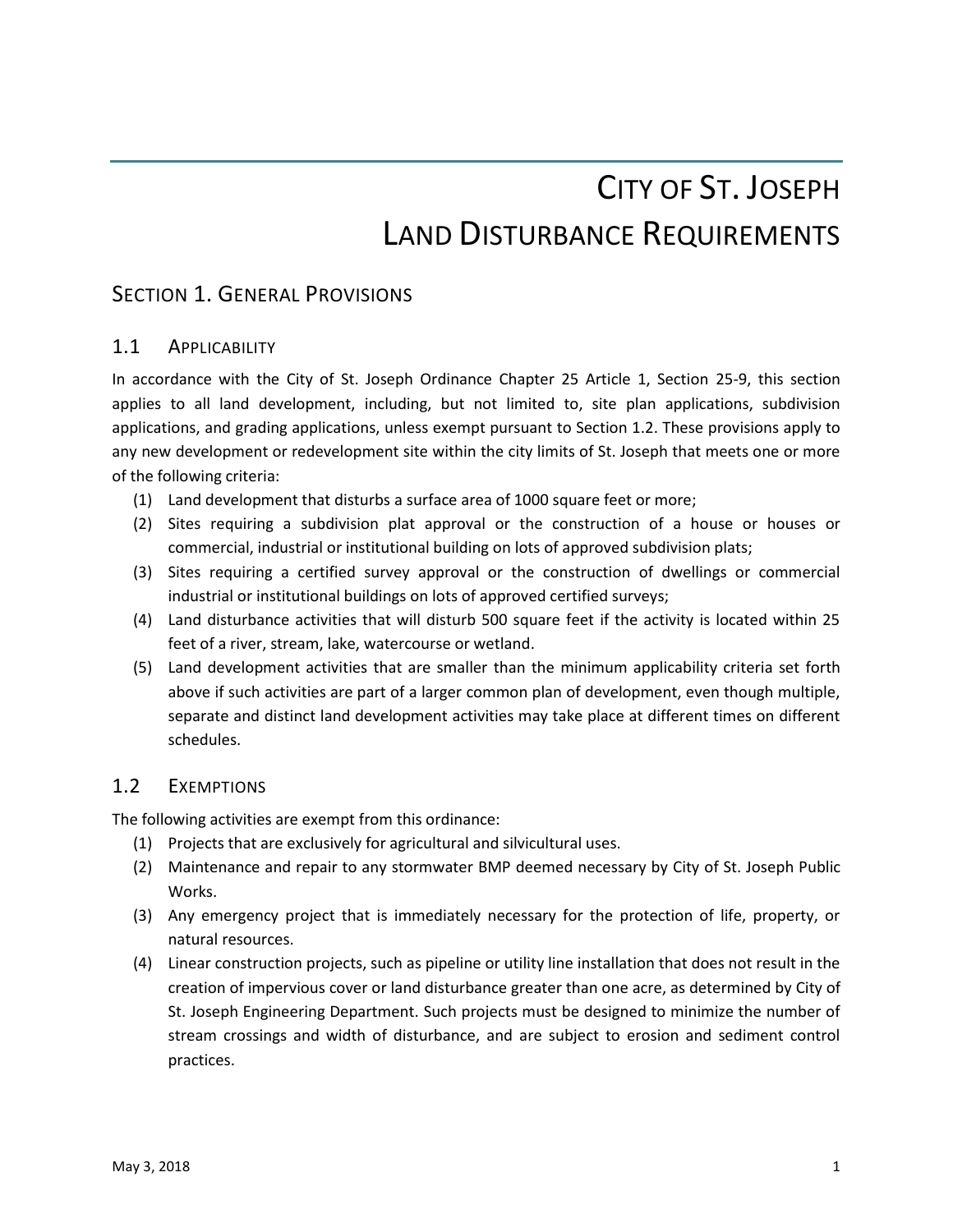# 1.3 REQUIREMENTS OF OTHER AGENCIES

Rules and regulations of other agencies also pertain to stormwater management systems, which may or may not compliment these criteria. When conflicts are encountered, the more stringent criteria shall govern. The following agencies have jurisdiction over streams and/or discharges from stormwater collection systems and may require additional permits. Other regulations, permits and requirements may not be limited to these agencies.

- Federal Emergency Management Agency (FEMA)
- U S. Army Corps of Engineers
- Missouri Department of Natural Resources
- Environmental Protection Agency

# SECTION 2 LAND DISTURBANCE PERMIT APPLICATION PROCESS

# 2.1 GENERAL

For projects greater than one (1) acre, all applicants shall participate in a concept review and preapplication meeting with the Public Works and Planning departments to discuss potential approaches for stormwater design and opportunities to use design techniques to reduce runoff rates, volumes, and pollutant loads. During the pre-application meeting, the applicant shall provide information regarding design considerations as outlined in the Concept Review Checklist as supplied by Building Division.

# 2.2 APPLICATION REQUIREMENTS

For sites **less than one acre**, St. Joseph Building Department must approve the following items before a land disturbance permit can be issued:

- **•** Completed Land Disturbance Application
- Permit fees
- Erosion and Sediment Control Drawing

For sites **greater than one acre**, St. Joseph Engineering Department must approve the following plans before a land disturbance permit can be issued:

- Completed Land Disturbance Application
- Permit fees
- Rough Grading Plan
- Erosion and Sediment Control Plan
- Stormwater Pollution Prevention Plan (SWPPP)

Once the applicant receives a permit, a preconstruction meeting is required on sites greater than one acre, prior to clearing of land. Details for the preconstruction meeting can be found in Section 2.3. The Land Disturbance Permit requirements are found in Section 3.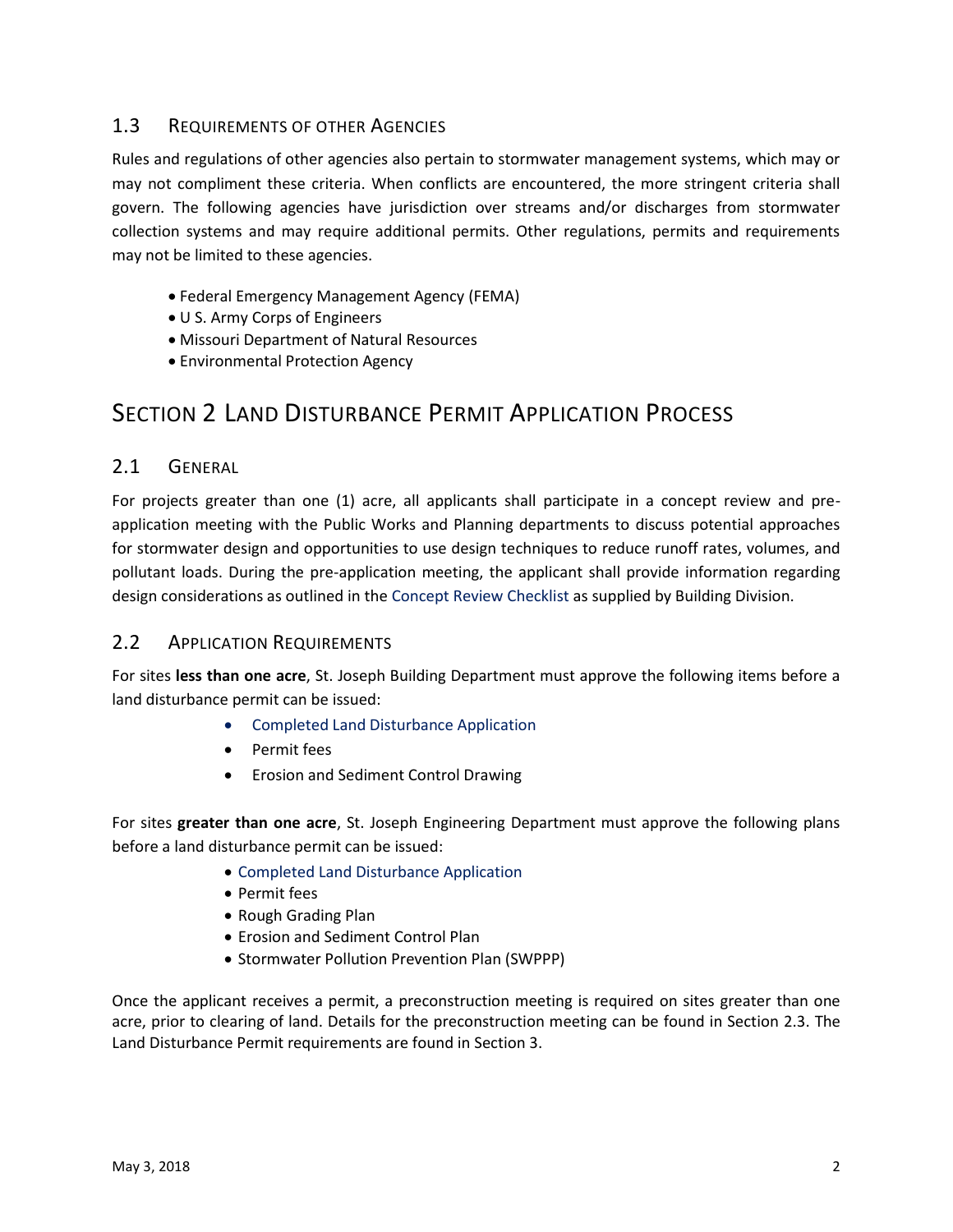#### 2.2.1 ROUGH GRADING PLAN REQUIREMENTS

The site grading and drainage plan must be included in the application and shall include the following information:

Existing features

- Site description in order to identify the site.
- Drainage area map showing topography of the drainage basin(s) contributing to the site. The scale of the map shall be no smaller than 1 inch = 200 feet for drainage areas up to five hundred (acres). A topographic map of appropriate scale shall be provided for larger areas upstream from the design area. A drainage map is to show total acreage of the site and the acreage of all drainage areas contributing to the site.
- A site plan drawing have a scale no smaller than 1 inch = 100 feet and existing contour intervals of not more than two (2) feet. The plan shall show topographic features such as highways, utilities, natural water courses, exiting drainage facilities and structures, adjacent property lines, north Arrow, scale, and vicinity map. The site plan must show the limits of the adopted 100 year floodplain on the site and any critical areas such as streams, lakes, ponds and wetlands. Area geologic types of predominate soils as well as the nature and extent of the existing vegetation shall also be shown on the plan.

Proposed alterations of the site

- Site description in order to identify the site,
- A final site plan drawing showing the location or relocating of all utilities, planned streets, roads, buildings, parking lots and structures, and all permanent stormwater management facilities.

# 2.2.2 EROSION AND SEDIMENT CONTROL PLAN REQUIREMENTS

Temporary erosion and sediment control measures during active construction

- A plan drawing that shows the limits of clearing and grading, cuts and fills and final contours at two (2) foot intervals. The plan drawing shall show the direction of flow and pre and post drainage area divides, identify the phasing of the grading and show the area(s) to be cleared of vegetation. The drawing must also include locations of steep slopes, and impervious surfaces
- **The plan drawing shall identify the following features:** 
	- Location of natural features and areas where clearing will be prevented.
	- 25 foot buffers as required for wetlands and surface waters.
	- Location of soil stockpiles
	- Construction entrance and exit points
	- · All stormwater outfalls
- Drawings shall show types and locations of all structural erosion and sediment control best management practices. The drawings shall have sufficient information and detail to be of practical use to contractors and site construction workers. Drawings shall note if the BMPs are temporary or permanent. Drawings shall include and BMPs used during all phases of construction.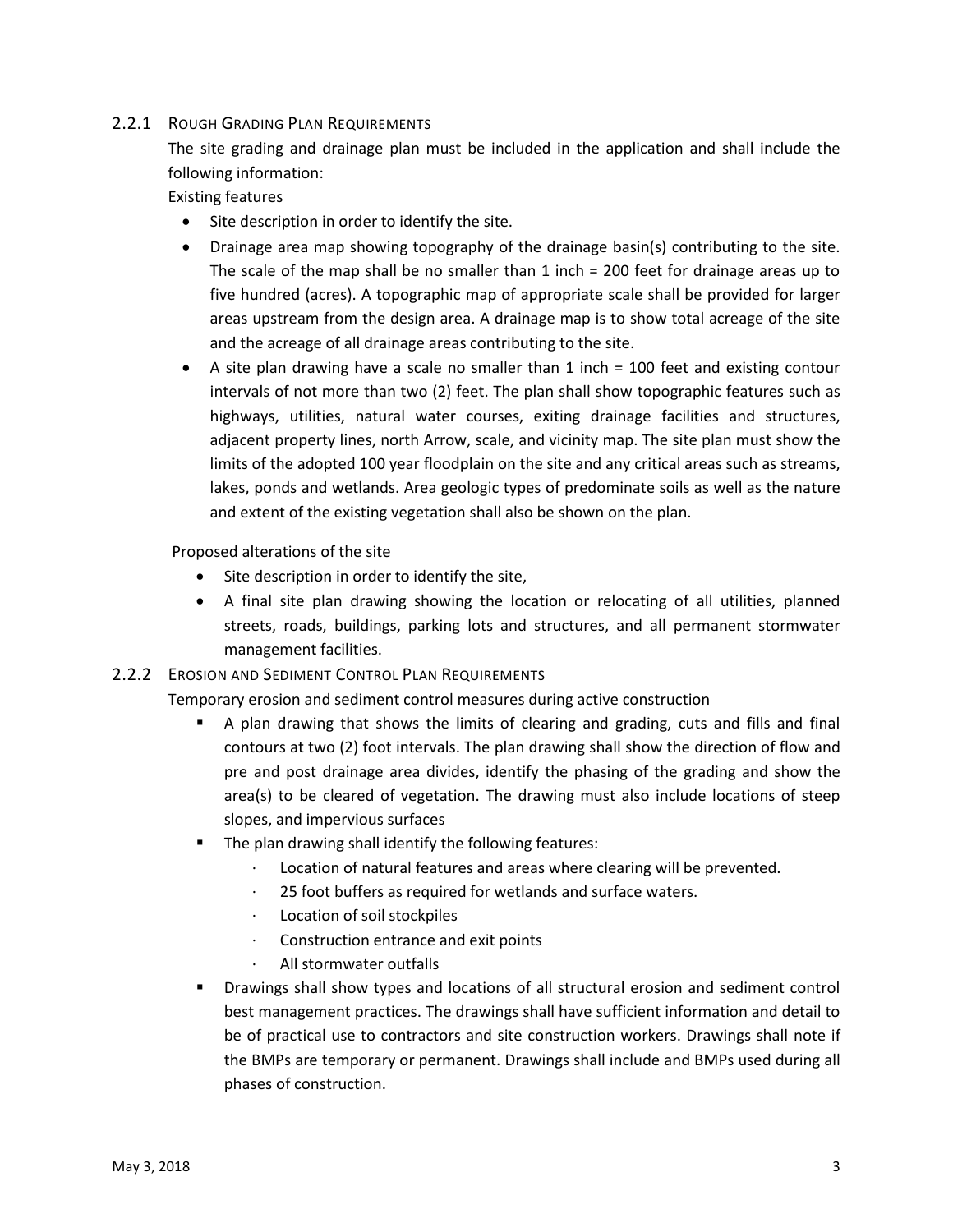Drawings must show the calculated run off area that drains to each BMP. All overland flow drainage patters shall be marked.

#### 2.2.3 SWPPP REQUIREMENTS

The SWPPP must include the following components:

- A narrative description of the construction activities and the potential for sediment and other pollutant discharges from the site.
- All erosion prevention and sediment control BMPs to be used for the life of the project.
- Timing of installation for all erosion prevention and sediment control BMPs and permanent stormwater management systems.
- **Stormwater design specifications and calculations for stormwater management** systems, including the number of acres of existing and new impervious surfaces.
- **EXEC** Location and type of all permanent and temporary erosion prevention and sediment control BMPs to be installed at the site along with procedures to establish additional BMPs as necessary.
- Areas not to be disturbed on the site, including the location of buffer zones.
- **Locations of areas to be phased to minimize duration of exposed soils.**
- **Methods used to achieve final stabilization.**
- Discussion of how changes made throughout construction should be documented in the SWPPP.
- A maintenance plan for permanent stormwater treatment systems, including who will maintain the system.
- A description of pollution prevention measures for storage, handling and disposal of hazardous materials, solid waste, concrete and equipment wash water, portable toilets, construction products and materials.
- Plans for proper use of sediment treatment chemicals (polymers, flocculants, etc.).
- A description of inspection and maintenance activities and record keeping.
- Training documentation for all individuals required to be trained in associated duties in regard to the SWPPP.
- **Procedures for terminating permit coverage.**

# 2.3 PRECONSTRUCTION MEETING

Once the land disturbance permit is issued, the applicant must schedule a preconstruction meeting to be held on the construction site for all projects affecting more than one (1) acre. The purpose of the preconstruction meeting will be to review and coordinate the overall project with the terms and conditions contained within the approved erosion and sediment control plan required by the City's land disturbance permit. The owner of the permit or contractor in charge of the day to day interpretation, installation, maintenance and oversight of the implementation of the erosion control plan and SWPPP will be required to attend the preconstruction meeting. The name and phone number of the person designated in charge of the installation and maintenance of the on-site erosion controls will be required at the time of the preconstruction meeting.

Prior to the meeting, the SWPPP designee must post a copy of the MoDNR land disturbance permit and a site map at the entrance to the construction site. The SWPPP designee may install the following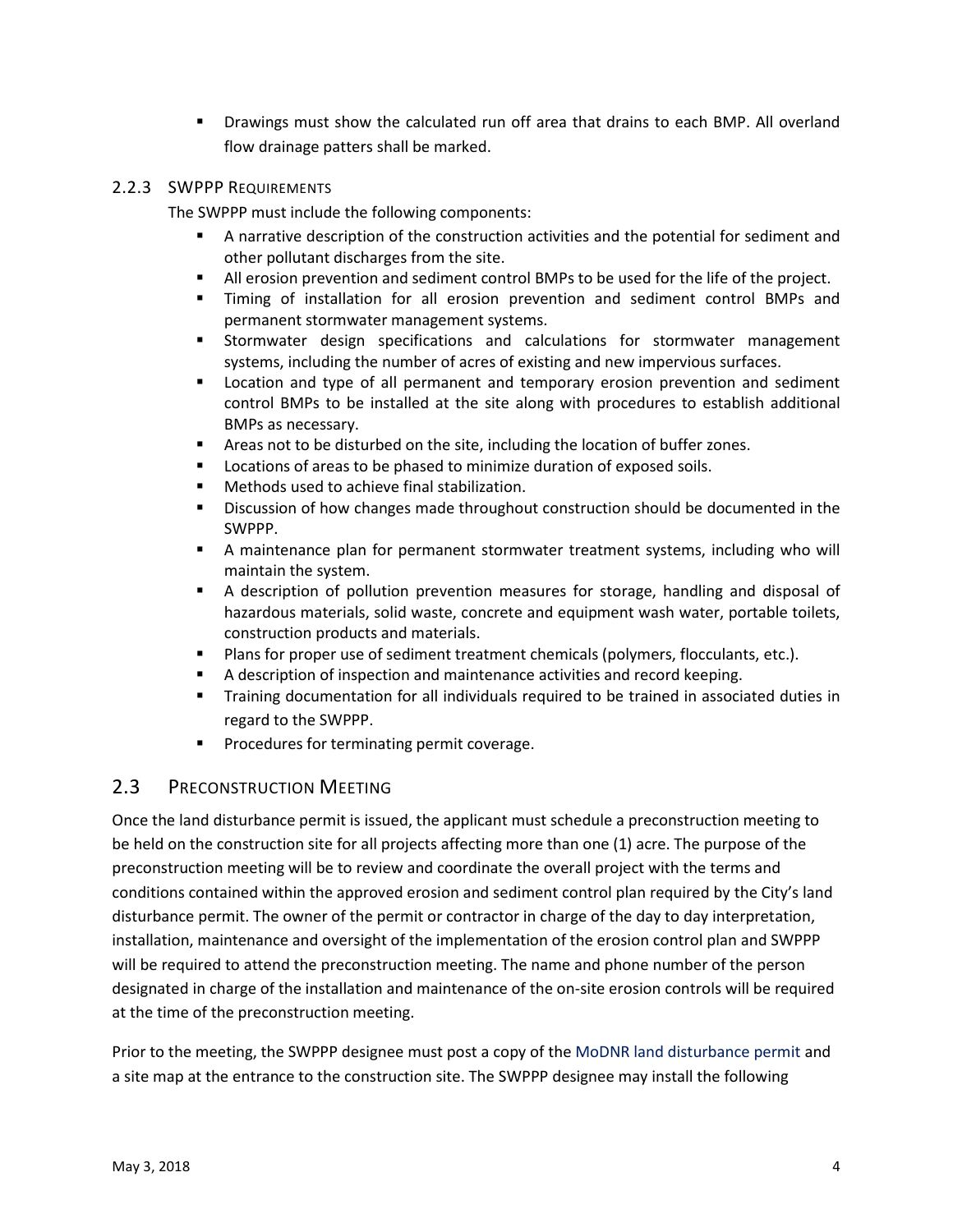practices prior to the meeting: perimeter controls, construction entrance, inlet protection and fencing for preservation of vegetation areas. These BMPs will be inspected during the preconstruction meeting.

The preconstruction meeting will also identify and map the locations of pollutant generating activities such concrete washout, building products, pesticides, herbicides, fertilizer, treatment chemicals, hazardous materials, solid waste, portable toilets, etc.

# SECTION 3 CONSTRUCTION SITE RUNOFF CONTROL

# 3.1 GENERAL

Grading, erosion control practices, sediment control practices and waterway crossings shall be adequate to prevent transportation of sediment from the construction site. The design and construction guidance in this document shall be followed. Other pollutants shall be controlled as necessary to prevent potential discharge to waters of the State.

# 3.2 LAND DISTURBANCE PERMITS

**Applicability:** No clearing, grading, borrowing or filling of land resulting in a land disturbance greater than 1000 square feet shall commence prior to obtaining a land disturbance permit. All such work shall also comply with an approved erosion and sediment control plan in conjunction with an approved site development plan.

Land disturbance permits will be issued by the City of St. Joseph for a site defined and approved at the time of issuance. Permits cannot be modified after issuance to include areas not defined at the time of the original permit issuance. The permit coverage cannot be extended past the expiration date printed on the original permit without written request for extension. Land disturbance permits and all of the conditions contained within will remain in effect for the term of if the issued permit, not to exceed 2 years unless the permit is terminated by inspection.

Best Management Practices selected for installation on sites permitted for land disturbance activities shall conform to American Public Works (APWA) Kansas City Metropolitan Chapter Standards for Erosion and Sediment Control or equivalent construction standards. The engineer shall note and include construction details with SWPPP for structures included in drawings and plans. The following criteria apply:

# **3.2.1 CLEARING AND GRADING**

- (1) Clearing and grading of natural resources, such as forests and wetlands, shall not be permitted, except when in compliance with all other City regulations.
- (2) Clearing techniques that retain natural vegetation and retain natural drainage patterns shall be used to the maximum extent practicable.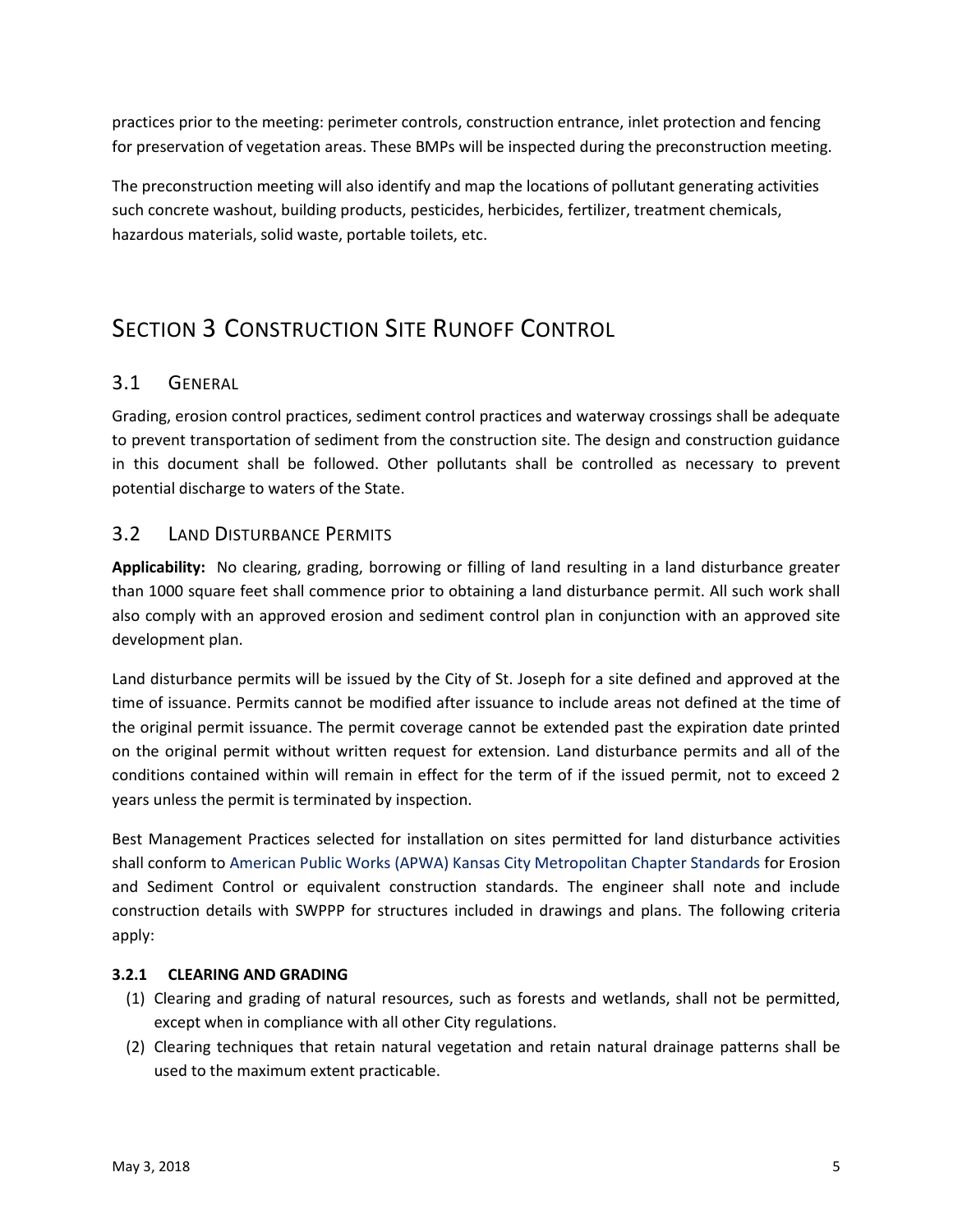- (3) Clearing, except that necessary to establish sediment control devices, shall not begin until all sediment control devices have been installed and have been stabilized.
- (4) Steep slopes of 12% or more may require use of additional best management practices as determined by the Director of Public Works or his representative.
- (5) Phasing shall be required on all sites disturbing greater than thirty acres, with the size of each phase to be established at plan review.
- (6) Other measures may be required in order to ensure that sediment is not tracked onto public streets by construction vehicles, or washed into storm drains.

#### **3.2.2 EROSION CONTROL**

- (1) Soil must be stabilized within 14 days of clearing or inactivity in construction, unless otherwise authorized, and shall be effectively maintained throughout the duration of any inactivity.
- (2) Soil stockpiles must be located at least 25 feet from any downslope road, lake, stream, wetland, ditch, channel or other watercourse. Soil stockpiles must be stabilized or covered at the end of each work day unless otherwise protected from allowing sediment to leave the site.
- (3) Techniques shall be employed to prevent the blowing of dust or sediment from the site.
- (4) Techniques that divert upland runoff past disturbed slopes shall be employed.

#### **3.2.3 SEDIMENT CONTROLS**

- (1) Sediment controls shall be provided in the form of settling basins or sediment traps or tanks, and perimeter controls.
- (2) Where possible, settling basins shall be designed in a manner that allows adaptation to provide long term stormwater management.
- (3) Adjacent properties shall be protected by the use of a vegetated buffer strip, in combination with perimeter controls wherever possible.

#### **3.2.4 WATERWAYS AND WATERCOURSES**

- (1) When a wet watercourse must be crossed regularly during construction, a temporary stream crossing shall be provided, and an approval obtained from the U.S. Army Corps of Engineers and the Missouri Department of Natural Resources if deemed a jurisdictional stream.
- (2) When in-channel work is conducted, the channel shall be stabilized before, during and after work.
- (3) Stabilization adequate to prevent erosion must be provided at the outlets of all pipes and paved channels.

#### **3.2.5 CONSTRUCTION SITE ACCESS**

- (1) A temporary access road or driveway shall be provided at all sites.
- (2) Regardless of the amount of land disturbance at a particular site, it shall be the responsibility of the permit holder and/or property owner to ensure streets open to the public surrounding a permitted site are kept free of debris and sediment throughout construction. Upon notification that a problem exists, the permit holder and/or property owner shall remedy the issue within 12 hours.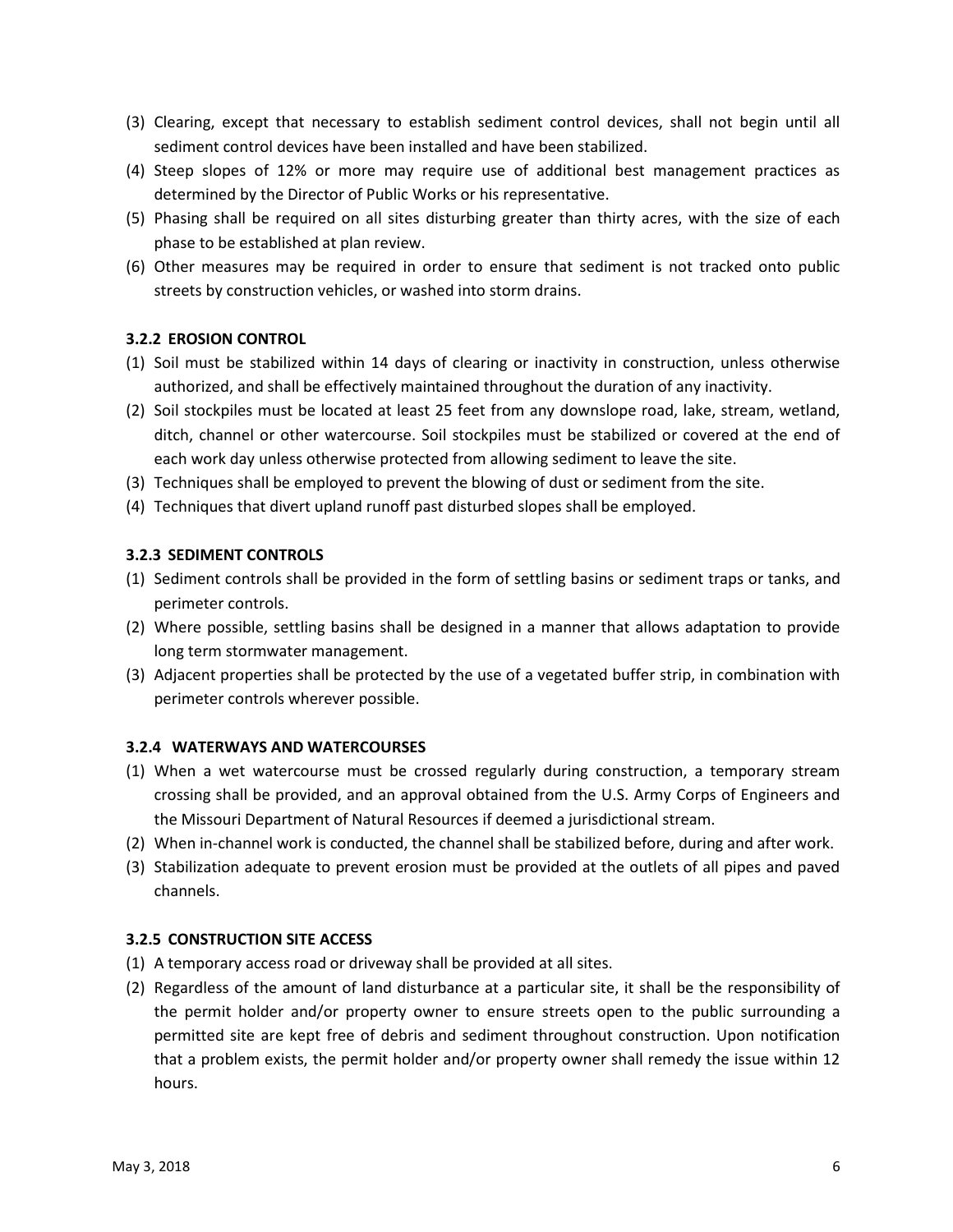#### **3.2.6 CONTROL OF OTHER CONSTRUCTION POLLUTANTS**

- (1) Concrete Truck Washout: Concrete truck washout shall not discharge surplus concrete or drum wash water on the site in such a manner that promotes contact with storm waters or natural streams discharging from the site.
- (2) Construction Waste: All construction waste material shall be collected, deposited, and stored in a manner to prevent contact with storm waters discharging from the site and shall be disposed of by a licensed solid waste management contractor. No waste shall be buried on the site.
- (3) Sanitary Waste: A state licensed sanitary waste management contractor shall collect all sanitary waste from portable units that will be maintained on a regular basis for any site that cannot provide other means of sanitary waste disposal.
- (4) Petroleum Products: All construction equipment and vehicles shall be monitored for leaks and receive regular preventative maintenance to ensure proper operation and reduce the risk for leaks or spills. Petroleum products shall be stored in clearly labeled and tightly sealed containers or tanks. Fuel or oil contaminated soil shall be removed and disposed of properly.
- (5) Fertilizers: Fertilizers shall be applied following manufacturer's recommendations. Fertilizers shall be stored in a covered area or in watertight containers. Partially used products shall be properly sealed and stored to avoid spills or leaks.
- (6) Hazardous materials: Storage areas for hazardous materials such as oils, greases, paints, fuels, and chemicals, shall be provided with secondary containment to ensure that spills in these areas do not reach waters of the State. All hazardous waste materials shall be disposed of according to state regulation or the manufacturer's recommendations.

# 3.3 FEES

The City has the ability to require a fee to support local plan review, inspection and program administration. Each developer/owner seeking a land disturbance or stormwater discharge permit shall pay a fee upon submittal of the plans, in amounts set forth below.

- (1) Stormwater Discharge Permit: \$40.00
- (2) Major Amendment to a Stormwater management construction plan: \$25.00
- (3) Land Disturbance Permit: \$60.00 for projects up to 1 acre, \$5.00 per acre thereafter.

# 3.4 INSPECTION REQUIREMENTS

The City may periodically inspect development sites. Through such periodic inspections, the City shall ensure that the Erosion and Sediment Control (ESC) Plan and Stormwater Pollution Prevention Plan (SWPPP) are properly implemented and any necessary amendments are made in order to protect the environment and the public's health, safety and welfare. The erosion and sediment control measures for the site must be maintained by the developer until the site is stabilized and the permit is terminated.

The permittee shall notify the City at least two (2) working days before the start of site clearing to schedule the Preconstruction meeting.